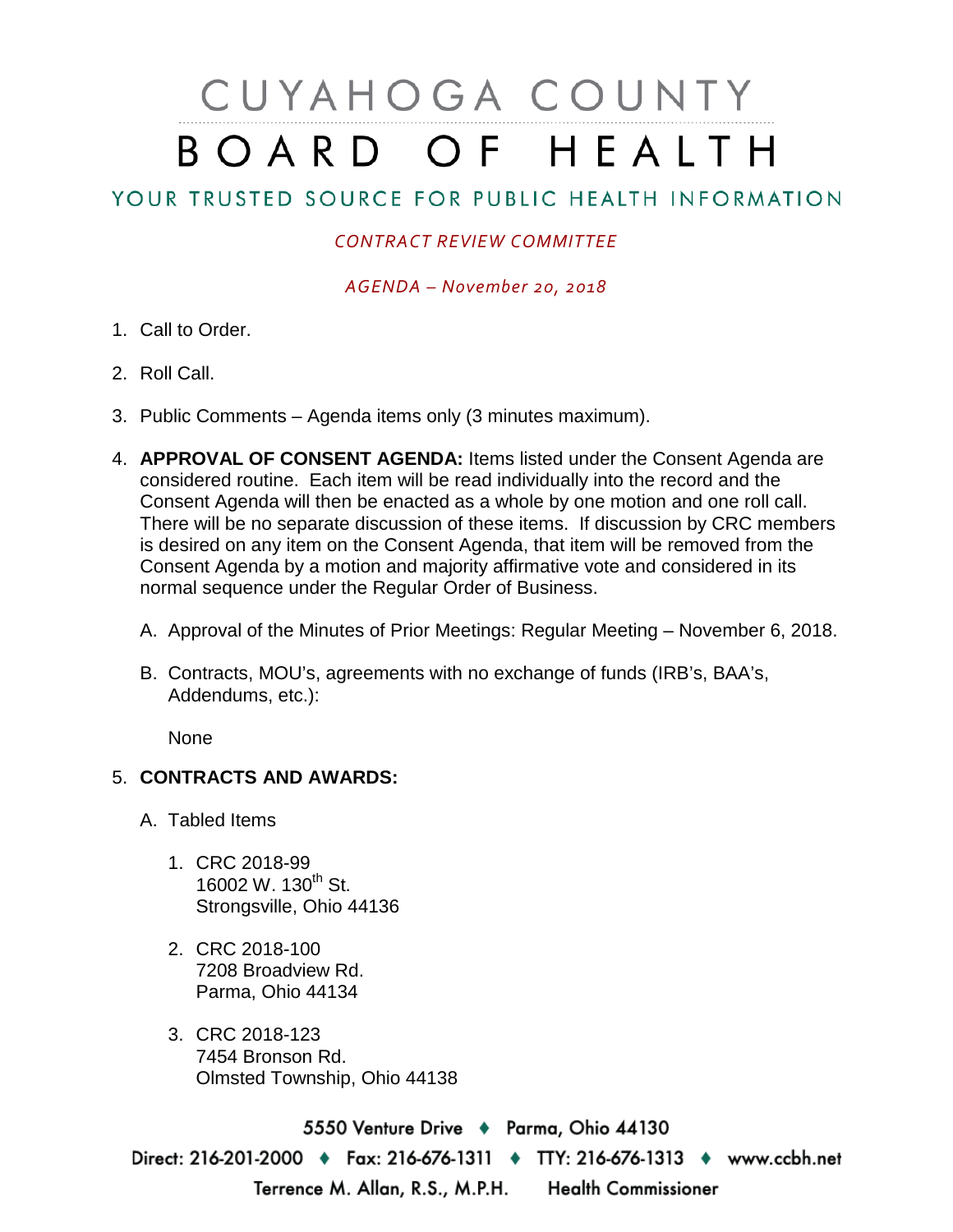- 4. CRC 2018-137 16006 W. 130<sup>th</sup> St. Strongsville, Ohio 44136
- 5. CRC 2018-142 Epidemiology, Surveillance and Informatics Services submitting an agreement with the Association of Ohio Health Commissioners (AOHC) to secure an emergency preparedness consultant from July 1, 2018 to June 30, 2019. Amount to be paid to AOHC is not to exceed \$5,500.00.

Purpose: To allow AOHC to secure an emergency preparedness consultant on behalf of CCBH to serve as a liaison for emergency preparedness planning functions as outlined by the BTeam.

Funding Source: 100% reimbursable through the FY2019 PHEP grant

- 6. CRC 2018-148 7536 Stearns Rd. Olmsted Township, Ohio 44138
- 7. CRC 2018-149 4919 Brainard Rd. Orange Village, Ohio 44022
- B. New Items For Review
	- 1. Bid/Quote Openings ≥ \$25,000.00
		- a. CRC 2018-159 Housekeeping & Facility Maintenance Services RFP# 2018-01
	- 2. Bid/Quote Openings < \$25,000.00

Household Sewage Program

- a. CRC 2018-160 27912 Pergl Rd. Solon, Ohio 44139
- b. CRC 2018-161 27605 Pergl Rd. Glenwillow, Ohio 44139
- c. CRC 2018-162 6845 Richmond Rd. Glenwillow, Ohio 441395550 Venture Drive ♦ Parma, Ohio 44130

Direct: 216-201-2000 ♦ Fax: 216-676-1311 ♦ TTY: 216-676-1313 ♦ www.ccbh.net

Terrence M. Allan, R.S., M.P.H.

**Health Commissioner**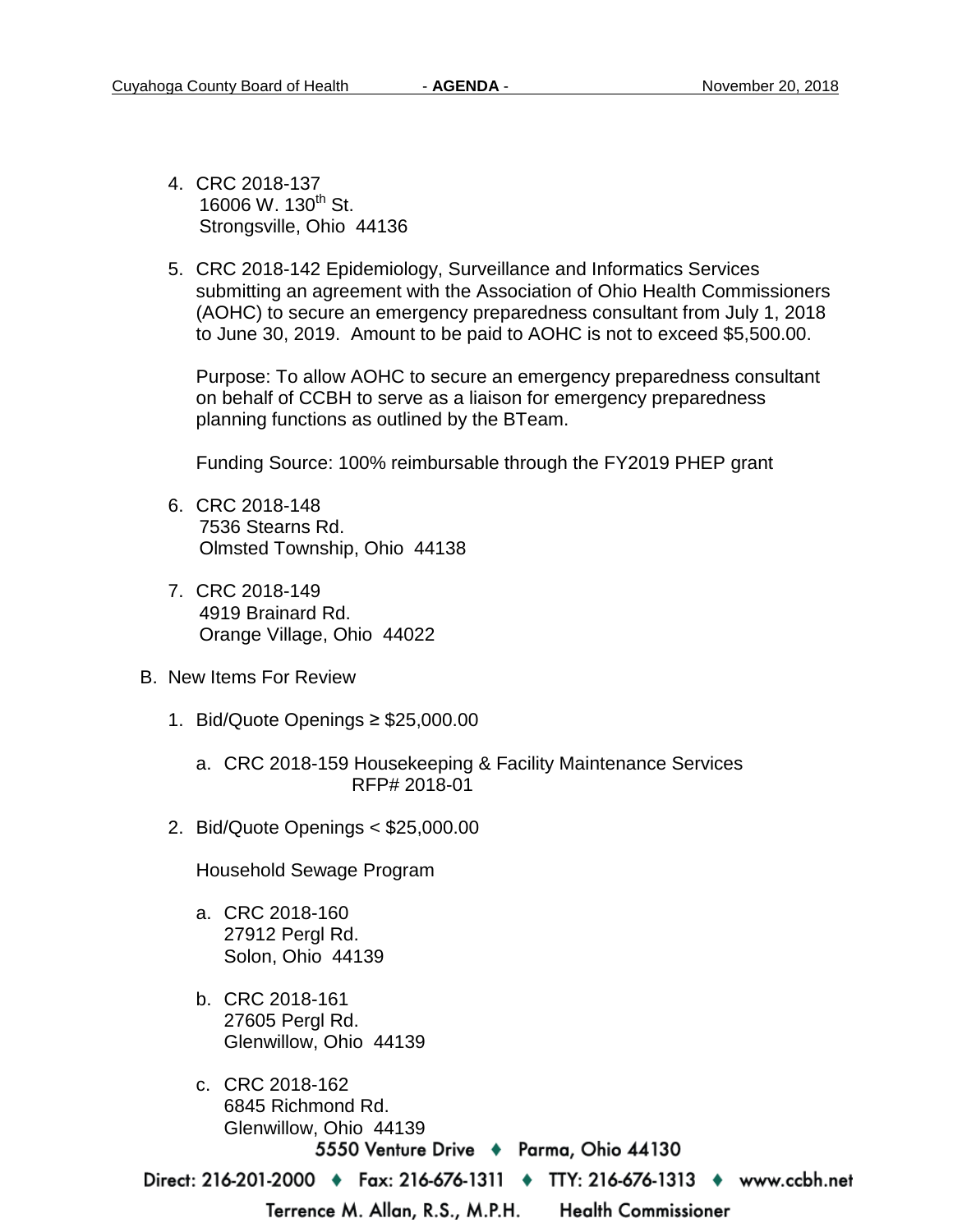- d. CRC 2018-163 2555 W Ridgewood Dr. Parma, Ohio 44134
- e. CRC 2018-164 6880 Fitch Rd. Olmsted Township, Ohio 44138
- 3. Expenditures: Contracts < \$25,000.00
	- a. CRC 2018-165 Prevention and Wellness Services submitting a contract with The Baldwin Group, Inc. from December 1, 2018 through November 30, 2019. Amount to be paid to The Baldwin Group, Inc. is not to exceed \$865.17.

Purpose: To provide HDIS software used for BCMH charting and billing and historical resource for Immunization clients.

Funding Source: 100% funded through CCBH General Revenue.

b. CRC 2018-166 Prevention & Wellness Services submitting an addendum to the contract with Cleveland Rape Crisis Center (CRC 2018-49 & 2018- 73) under the Prevent Premature Fatherhood (PPF) grant to increase the amount to be paid to Cleveland Rape Crisis Center from \$9,000.00 to \$11,100.00

Purpose: To provide 13 additional youth group sessions on the topics of healthy relationships, consent and role of gender.

Funding Source: 100% reimbursable through the FY2018 PPF grant.

c. CRC 2018-167 Prevention and Wellness Services submitting addendums to the following contracts (Resolutions 2018-53 & 2018-79 & 2018-107 & 2018-141) under the HRSA Ryan White Part A Program grant:

| Amount to be paid |              |
|-------------------|--------------|
| to not to exceed  |              |
| From              | ١o           |
| \$1,447.00        | \$3,176.00   |
| \$10,334.00       | \$26,500.00  |
| \$495,174.00      | \$504,838.00 |
|                   |              |

Purpose: To provide services to low-income, uninsured and underinsured HIV positive persons.

5550 Venture Drive + Parma, Ohio 44130 Direct: 216-201-2000 ♦ Fax: 216-676-1311 ♦ TTY: 216-676-1313 ♦ www.ccbh.net **Health Commissioner** Terrence M. Allan, R.S., M.P.H.